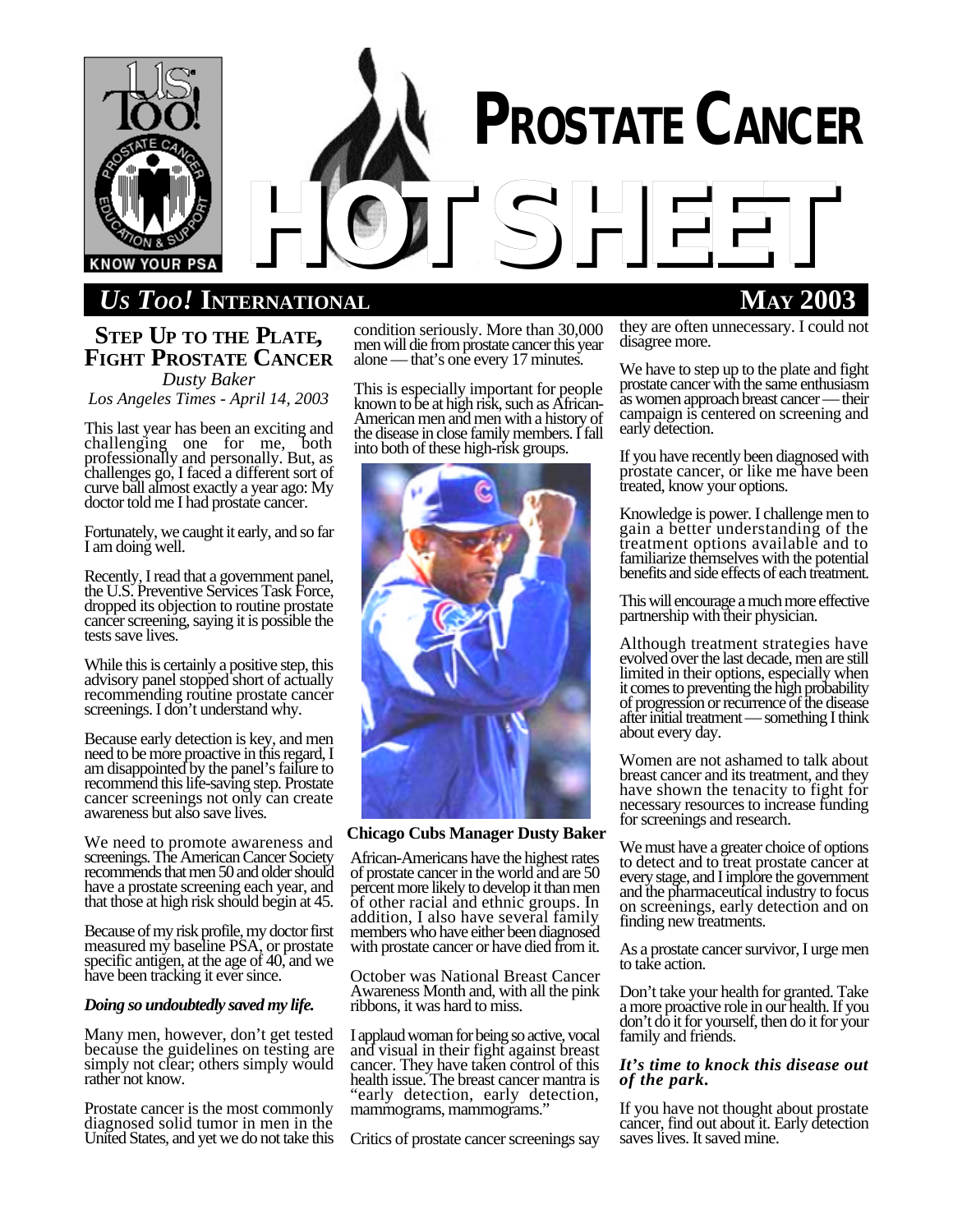## **PROSTATE CANCER PATIENT SUPPORT 1-800-80-***US TOO! US TOO!* **INTERNATIONAL**

## **PROSTATE CANCER NEWS YOU CAN USE**

*Us Too!* publishes a FREE e-mail based news service which provides updates on the latest prostate cancer related news. To subscribe or link to the archives simply visit the *Us Too!* Website: www.ustoo.org

News items contained in *Us Too!* publications are obtained from various news sources and edited for inclusion. Where available, a pointof-contact is provided.

All references to persons, companies, products or services are provided for information only, and are not endorsements. Readers should conduct their own research into any person, company, product or service, and consult with their loved ones and personal physician before deciding upon **any** course of action.



*US TOO!* **PCA HOTSHEET MAY 2003 P. 2**

COPYRIGHT 2003, *US TOO!* INTERNATIONAL, INC.

## **PROSTATE SURGERY MAY SHORTEN PENIS**

New research suggests that men who undergo surgery to remove their prostate as a result of prostate cancer may get a little less than they bargained for — in terms of penis size, that is. Researchers at the University of Miami in Florida found that men who underwent prostate-removal surgery, known as prostatectomy, experienced a slight decrease in the size of their flaccid and stretched penis. The length of the stretched penis approximates the length of an erect penis. In most cases, the size difference was quite small. But in 20 percent of the study participants, penile length decreased by at least 15 percent. Before undergoing prostatectomy, men should be told that they could walk away with a slightly smaller penis, study author Dr. Mark S. Soloway told Reuters Health.

\* \* \* \* \* \* \* \* \* \* \* \* \* \*

### **LIFESTYLE LINKED TO PROSTATE CANCER RISK**

In a six-year study of 1,117 patients with localised prostate cancer, researchers from the University of Texas looked at prostate specific antigen levels, the aggressiveness of the cancer - measured by a biopsy Gleason score - and the size of the tumour. The researchers discovered that patients with a high risk of progression were significantly more likely to be obese, to exercise less than twice a week and to not undergo annual prostate screening. On the contrary, those with the lowest risk kept their weight down, undertook regular exercise and were screened regularly for signs of the disease. "What we are finding has positive implications for prostate cancer prevention," according to Dr Mfon Cyrus-David of the university's department of epidemiology. "It appears to be important that men maintain a low body mass index, exercise to the point of sweating at least two times a week, and are screened regularly for prostate cancer, he says. The researchers emphasise that their conclusions are preliminary and a follow-up study is needed to validate their findings.

## \* \* \* \* \* \* \* \* \* \* \* \* \* \* **A DIET RICH IN FATTY FISH MAY LOWER MEN'S RISK OF PROSTATE CANCER.**

A study reported in the medical journal Lancet tracked a group of 6,200 Swedish men for 30 years. The men who said they rarely or never ate fish were almost three times more likely to get prostate cancer, compared to men who said their regular diet included fatty fish such as salmon, mackerel and herring. Omega-3 fatty acids have been found to slow the growth of prostate cancer cells in test-tube experiments.

### \* \* \* \* \* \* \* \* \* \* \* \* \* \* **DRUG INHIBITS GROWTH OF METASTATIC PROSTATE CANCER IN BONE**

STI571 (imatinib mesylate, Gleevec), especially in combination with paclitaxel (Taxol), may be effective in controlling the spread, or metastasis, of prostate cancer to the bone, according to a new study in the March 19 issue of the Journal of the National Cancer Institute.

## \* \* \* \* \* \* \* \* \* \* \* \* \* \* **EMORY GETS GRANT FOR PROSTATE CANCER STUDY**

Emory University's Winship Cancer Institute has received a \$10 million federal grant to launch a prostate cancer research project with 11 other universities in seven other states. Funded by the U.S. Department of Defense, the program will work on identifying new therapeutic targets for advanced prostate cancer. It is led by Dr. Jonathan Simons, Winship director, and Dr. Leland Chung, an Emory urologist. Prostate cancer is one of the main focuses at Winship as it applies for prestigious National Cancer Institute status as part of the Georgia Cancer Coalition, a state effort using tobacco settlements funds to improve cancer care.

\* \* \* \* \* \* \* \* \* \* \* \* \* \*

## **NEW METHOD FOR PREDICTING PROSTATE CANCER AND THE RISK FOR METASTASIS**

A new study, published in the Proceedings of the National Academy of Sciences, has shown that in about 40% of men older than 50 the DNA of the prostate is damaged. This damage closely resembles that found in the DNA of prostate cancer. This cancer-like DNA could readily be identified using biopsy tissues and is believed to indicate a high risk for prostate cancer, according to the lead investigator, Dr. Donald C. Malins of the Pacific Northwest Research Institute in Seattle. Malins and colleagues have found that the damage to prostate DNA increases with age and that free radicals are likely contributing factors. Additional evidence in the report shows that the DNA from prostate tumor biopsies could be used to signal whether a prostate cancer has begun to metastasize, thus allowing doctors and patients to reach more fully informed treatment decisions. Prior to this discovery, the only practical method for determining whether a prostate tumor has metastasized, was to identify metastases in other parts of the body. Once a metastatic cancer has spread, intervention to save the patient's life is severely compromised. These new findings were obtained using a technique developed in Malins' laboratory combining highly sensitive and discriminating Fourier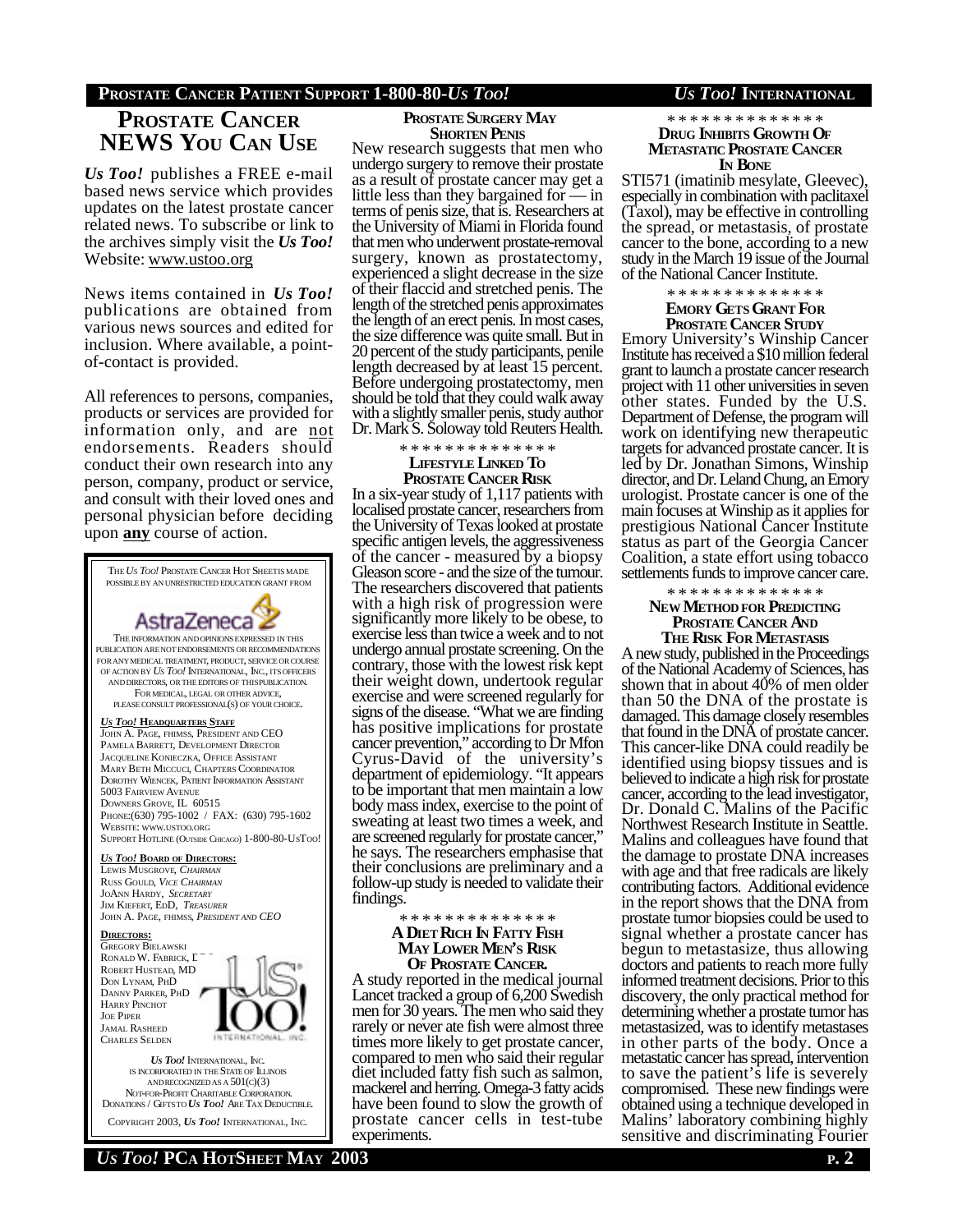transform- infrared spectroscopy with statistical analysis. Malins stated that this technique is ideally suited for physicians to identify patients at risk for developing primary prostate tumors. "Most importantly, this finding is particularly promising for determining whether a primary tumor has progressed to the metastatic state, and for identifying those patients at high risk for metastasis," said Malins, who is a member of the National Academy of Sciences. SOURCE Pacific Northwest Research Institute

## \* \* \* \* \* \* \* \* \* \* \* \* \* \* **HRT PATCHES HELPING MEN WITH PROSTATE CANCER**

Hormone replacement patches normally used by menopausal women have proved an effective treatment for men with advanced prostate cancer. HRT led to a regression of disease in 20 patients and improved their quality of life, said researchers who carried out a preliminary study in London. Prostate cancer is fuelled by the male hormone testosterone. When the disease spreads doctors try to hold it back by reducing the impact of the hormone. Hormonal drugs are used to cut production of testosterone or block its effect, and as a last resort the testicles are removed. But these treatments have significant side effects, including hot flushes, impotence, oesteoporosis, anaemia and breast growth. Oestrogen pills can also reduce testosterone levels but are too dangerous to use because of the risk of blood clotting. Doctors at Hammersmith Hospital and Imperial College found that within three weeks HRT patches reduced testosterone levels in the men to a point normally achieved by castration. Blood flow was good and bone density significantly stabilised or increased. Symptoms of the "andropause" - the male equivalent of the female menopause - were prevented, and quality of life generally improved. Prostate cancer generally affects men in their sixties or seventies, but doctors are seeing increasing numbers of middle-aged patients. It is the second most common cancer in men, with 24,700 people diagnosed each year in Britain. Of these, about half will die from the disease.

#### \* \* \* \* \* \* \* \* \* \* \* \* \* \*

## **SEQUENCE MATTERS WHEN USING NOVEL AGENT**

An experimental agent that targets a cancer cell's protein shredding machinery (the proteasome) should be given either before or with taxane-based chemotherapy drugs, but not after, say researchers at The University of Texas M. D. Anderson Cancer Center who conducted laboratory tests using prostate cancer cells. The finding is important

because the new therapy, known as PS-341 (Velcade), will likely be tried as new treatment for a number of cancers due to its effectiveness in multiple myeloma, says Christos Papandreou, M.D., Ph.D., assistant professor in the department of Genitourinary Medical Oncology. "It appears PS-341 could become quite a hit as a novel proteasome inhibitor, a drug that increases the effectiveness of chemotherapy agents," Papandreou says. "We know that while the sequence it is used in doesn't matter with certain classes of chemotherapy drugs, it does with others. Hopefully, future clinical trials will reflect this new understanding." The findings were published in the Proceedings for the 2003 Annual Meeting of the American Association for Cancer Research

\* \* \* \* \* \* \* \* \* \* \* \* \* \*

### **CHEMOTHERAPY FATIGUE SIGNIFICANTLY REDUCED THROUGH INTERVENTION USING CTF NUTRITIONAL SUPPLEMENT PROTOCO**l

new study using the CTF (Chemotherapy Fatigue) nutritional supplement protocol during chemotherapy demonstrated that a properly administered nutritional protocol materially enhanced chemotherapy patients' quality of life. A major side effect of chemotherapy is compromised quality of life including extreme patient fatigue. A human intervention trial conducted on thirty-one patients with recurrent ovarian cancer showed substantially reduced levels of fatigue with the introduction of turmeric-based herbal and nutritional supplements provided by New Chapter, Inc. of Brattleboro, VT. The research, conducted by Earl Surwit, MD along with herbal/supplement consultants Paul Schulick and Tom Newmark, will be presented at the Complementary Cancer Care Conference to be held at the Washington, D.C. Hilton Towers on Friday, April 11, 3:30-5:00 p.m. and Sunday, April 13, 11-12:30 (Herbal and Nutritional Intervention in Cancer Treatment session). Patients reported significant differences in their overall performance status from taking the supplements. They then completed a quality of life/fatigue questionnaire called the FACIT Fatigue Index (Functional Assessment of Chronic Illness Therapy), which is a measure of these factors for chemotherapy patients. Changes of greater than 4 points are considered medically significant, and the average increase in the FACIT Index for patients on the Surwit program was 24. No patient experienced less than a 4-point increase, which means that virtually all patients experienced a significant increase in the

## *US TOO!* **INTERNATIONAL VISIT US ON THE INTERNET AT WWW.USTOO.ORG**

quality of life and general fatigue reduction (ranging from 48-52 to 5-52). Findings Presented at Complementary Cancer Care Conference April 11 and 13 in D.C.

#### \* \* \* \* \* \* \* \* \* \* \* \* \* \*

**THALIDOMIDE USEDIN CANCER BATTLE** Controversial drug thalidomide is proving a success helping scientists in their fight to find a cure for prostate cancer. Around 20 terminally ill men showed signs of improvement on the drug, which caused a national scandal in the 50s and 60s when thousands of children were born with horrendous defects, many missing limbs. Now researchers believe they are well on the way to finding a cure for the disease which is the biggest cancer killer of men and claims 8,000 lives a year. The team is only the second in the world to use the drug for prostate cancer - the first in America was unsuccessful as patients suffered serious side effects because the dose was too high. The Newcastle team now plan to use it on sufferers at an earlier stage of disease to see if it will cure them. Lead researcher Dr Marcus Drake, clinical lecturer in urology at the University of Newcastle, said: "We are very excited about these findings. "Lung cancer used to be the biggest killer of men but with smoking rates going down death rates are going down and prostate cancer has taken over.

## \* \* \* \* \* \* \* \* \* \* \* \* \* \* **SALVAGE RADICAL PROSTATECTOMY AFTER RADIOTHERAPY FAILURE IN LOCALIZED PROSTATIC CANCER** *Rigaud J, et al.*

*Prog Urol 2002 Dec;12(6):1179-87* OBJECTIVE: The objective of this study was to evaluate salvage radical prostatectomy after failure of radiotherapy for localized prostate cancer. CONCLUSION: Radical prostatectomy after failure of radiotherapy is associated with considerable morbidity, but can achieve a good 10-year survival rate in carefully selected patients.

\* \* \* \* \* \* \* \* \* \* \* \* \* \*

**PREDICTORS OF PROSTATE CANCER ON REPEAT PROSTATIC BIOPSY IN MEN WITH SERUM TOTAL PROSTATE-SPECIFIC ANTIGEN BETWEEN 4.1 AND 10 NG/ML.**

*Okegawa T, et al*

*Int J Urol 2003 Apr;10(4):201-206* OBJECTIVES: We determine whether the different molecular forms of prostatespecific antigen (PSA) and other PSA variables can predict prostate cancer in men undergoing repeat prostate needle biopsy.

CONCLUSION: fPSA/tPSA ratio, fPSA/ cPSA ratio, tPSATZ and cPSATZ enhance the specificity of PSA testing (continued on page 6)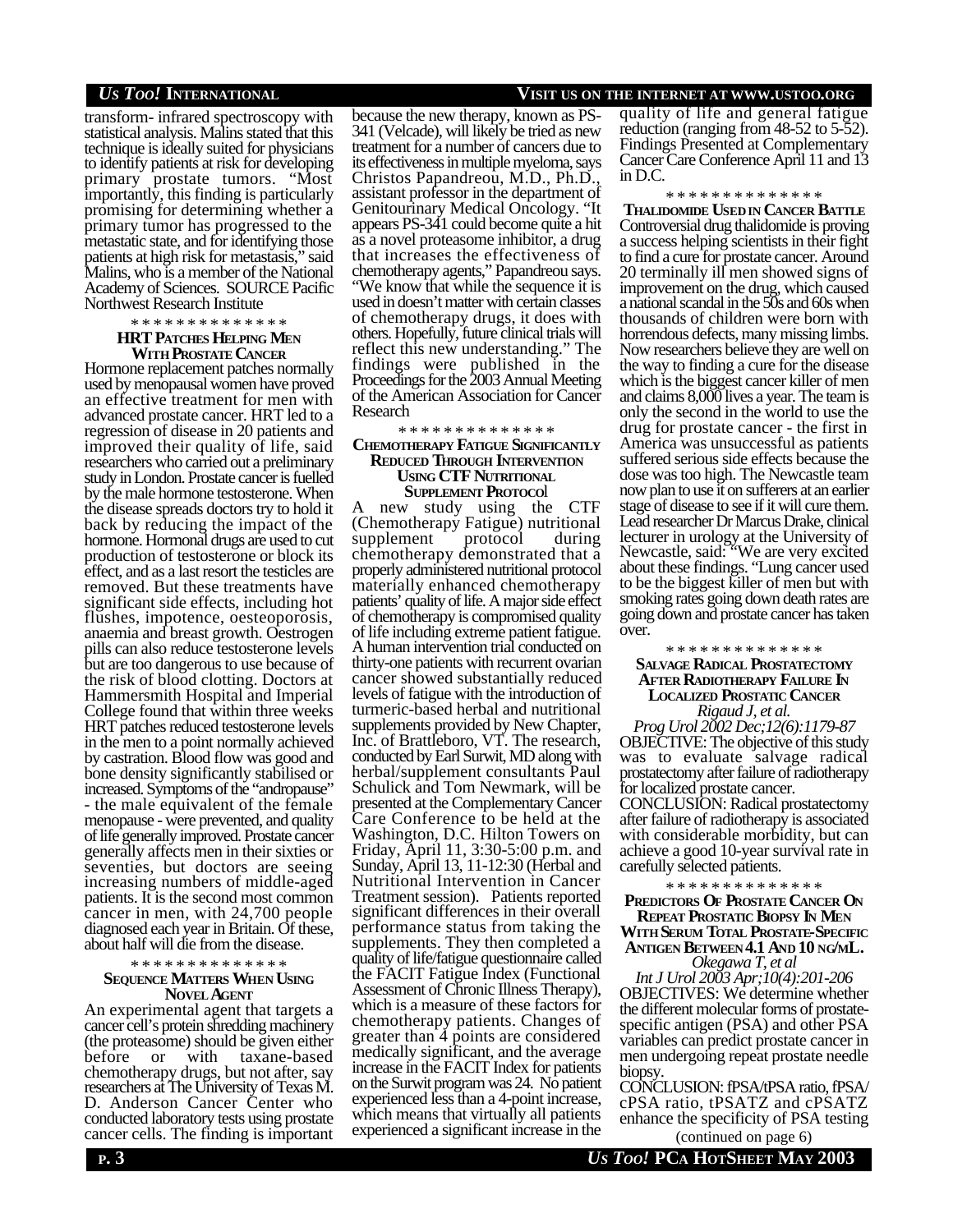## **PROSTATE CANCER PATIENT SUPPORT 1-800-80-***US TOO! US TOO!* **INTERNATIONAL**

*FOLEY'S FOLLIES A PROSTATE CANCER PATIENT'S POEMS ABOUT HIS DIAGNOSIS, TREATMENT AND ONGOING RECUPERATION*

## *By Tom Morris*

## *Foley's Follies*

It was with me in the hospital. It was with me in my home. I think my Foley catheter Deserves its very own poem.

I somehow knew I had it During those first two days. But I was in and out of sleep In an after-surgical haze.

By Day Three, I was more aware Of my little friend tagging along. I knew whenever I moved And when I did something wrong.

Sujenna, my nurse, Told me problems that she listed. If I felt I had to pee, It meant the tubes were twisted.

But things went fairly easily When wearing a hospital gown. It was open at the bottom And the tubing hung straight down.

But after putting on some underpants, I draped the tubing into an S. I curved it down and up and down again But these turns involved a guess.

I did my best to figure out Any slight twist or turn, But whenever I had done it wrong My flow started with a burn.

The catheter became a part of me. Where I went, it went, too, Like a jester in the court of kings, Like a part of my retinue.

I switched occasionally to the leg pouch Whenever I went outside. I wore trousers with some extra room, Which made the bag easier to hide. By Day 13 the time had come, To remove it finally. I'd be urinating on my own. Now … what was in store for me?

With the catheter in, it was easy To empty the pouch when full. With the catheter out, I'd be on my own. Would I have much self-control?

This is one of the big milestones. What side effects would be at play? If I found that I had no control, It would be upsetting every day.

As a test, the nurse inserted fluid With a carefully measured count. I could urinate with starts and stops. My confidence began to mount!

For the seven weeks before surgery, I tried doing something wise. I could see it was already paying off, All that Kegel exercise.

*Tom Morris is a prostate cancer patient from Richmond VA who has written a series of poems about his life since being diagnosed with prostate cancer. A collection of his work is available for download on the Us Too! website :*

www.ustoo.org/poems.pdf

## **NEW CPDR NOMOGRAMS USE PROSTATE BIOPSY CORES POSITIVITYTO PREDICT OUTCOME AFTER RADICAL PROSTATECTOMY**

*By Justine A. Cowan Technical Writer - CPDR*

Clinicians at the Center for Prostate Diseases Research (CPDR) announce the development of a better, more effective prognostic model for better staging of patients after radical prostatectomy (surgery that removes the patient's prostate gland as a primary treatment when prostate cancer is detected). The new data, presented in the March 2003 issue of Urology, entitled "Using the percentage of biopsy cores positive for cancer, pretreatment PSA, and highest biopsy Gleason sum to predict pathologic stage after radical prostatectomy: The Center for Prostate Disease Research Nomograms" by Dr. Kevin Gancarczyk et al. (Urology 61 (3): 589- 95) should prove extremely useful to pathologists and physicians when determining the course of a patient's disease after surgery.

Since 1993, urologists have used special tables know as "the Partin Tables" as a diagnostic tool for prostate cancer patients. Using such factors as clinical stage (T1, T2, or T3 - higher numbers showing more advanced cancer), the patient's prostate-

specific antigen (PSA) number (a number higher than 4 indicates a large amount of this protein in the patient's blood and can be suspicious for cancer) and Gleason score - which categorizes the aggressiveness of a patient's tumor, urologists entered these factors into the Partin Table and were presented with a value indicating the patient's probability of having cancer outside the prostate. Unfortunately, many patients are now categorized at the same clinical stage being stage T1 (non-palpable upon digital rectal exam) so another prognostic factor was needed. Hence, the need for the means to better evaluate patient biopsies where the pathologist and clinician would have a means to keep track of the number of biopsy samples that were positive for cancer out of the total number of biopsies obtained. Generally, 6-12 biopsy samples are obtained from patients suspected of having prostate cancer.

The new tables, presented in this manuscript and soon to be known as "The CPDR Tables" are now available on the Internet at www.cpdr.org as an educational tool for patients to "plug in" their particular information to predict their staging, or how their disease has or has not spread, if they undergo radical prostatectomy surgery.

Dr. Judd Moul, CPDR Director and senior author of the study, is encouraged by these results and their potential to help patients. "This is a breakthrough - a very important finding - that we can now use this new prognostic factor. This research substitutes clinical stage of a patient's cancer with the number of positive biopsies out of total biopsies obtained. Patients are now more knowledgeable about the disease and this concept is easy for them to understand. We want to help them and ease their fears and the impact the disease has on their emotions and quality of life" said Moul. He continued with comments on presenting this new data to the general public. "We hope that by having these tables on the Internet it will improve the ease of use for patients and physicians. We also hope to print the new tables on small, credit card size guides that doctors can carry around with them in the clinic" Moul commented.

CPDR researchers plan further studies using a larger number of patients to validate the research, as well as collaborations with other groups.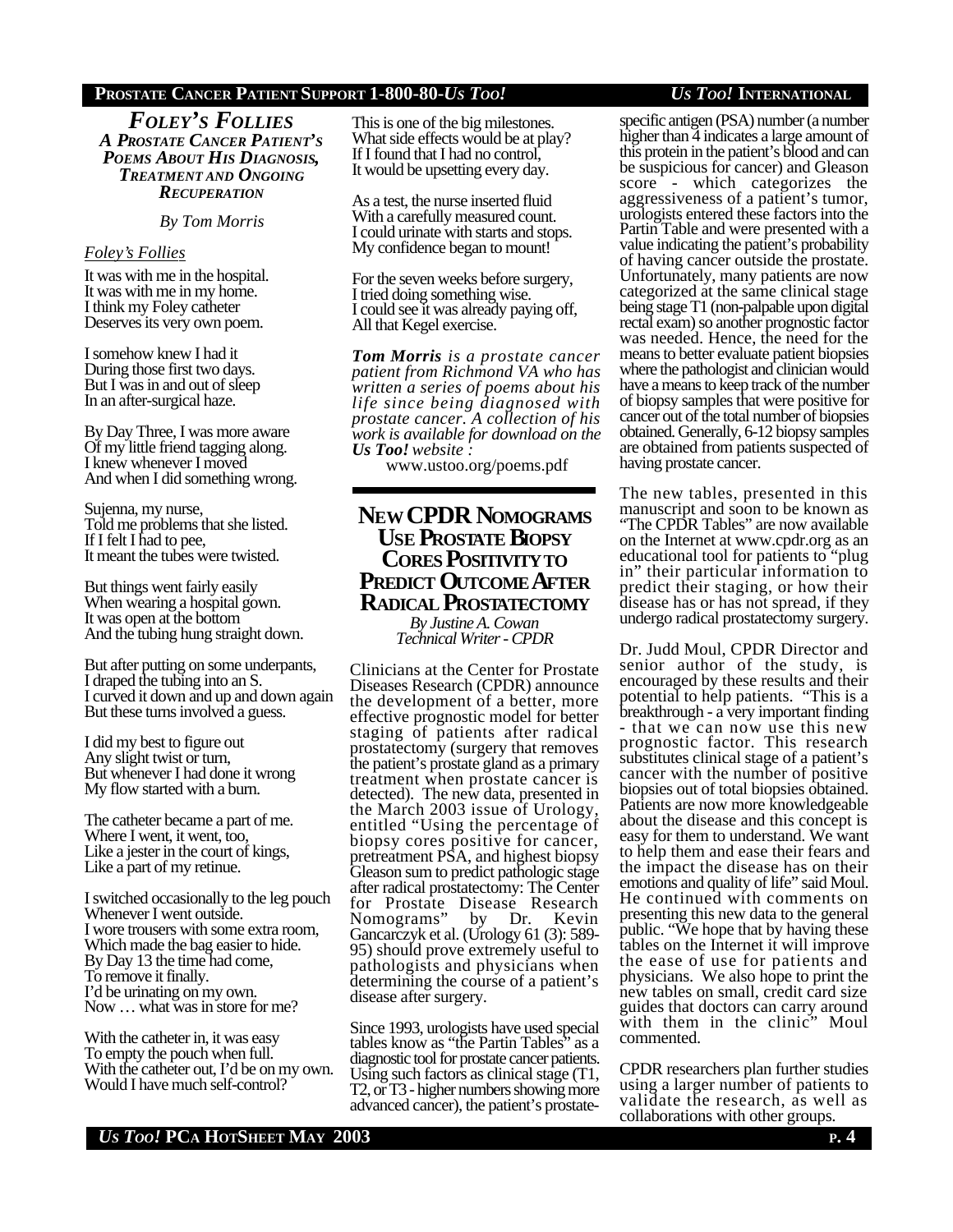## **VACCINE SHOWS PROMISEIS REDUCING TUMORS**

A cancer vaccine tested on a dozen patients with metastatic prostate disease appeared to be safe and even reduced the number of tumor cells in most subjects, early data show.

While the study hasn't been completed, the results suggest the approach is valid, said officials at Geron Corp., a California biotech company sponsoring the study.

"The preliminary data are very encouraging," said Dr. Johannes Vieweg, a urologist at Duke Medical Center and lead investigator. "New therapies are urgently needed, especially for patients with metastatic tumors."

Geron was scheduled to present its findings at a meeting of cancer researchers in Toronto, but the conference was canceled because of fears about severe acute respiratory syndrome, or SARS.

The Phase I study is designed to test the toxicity of the treatment, called telomerase immunotherapy. Its goal is to "teach" the patients' own immune system to attack cancer cells that express telomerase, an enzyme that restores tiny bits of DNA at chromosome ends.

As normal cells divide over time, the tiny bits, called telomeres, shorten and die out. In cancer cells, the telomeres stay intact, and the cells continue to divide indefinitely.

Dr. David B. Karpf, Geron's medical director, said the vaccinations were well tolerated by all 12 patients. In addition, seven of eight who were monitored showed immune system responses, with the levels of circulating tumor cells falling substantially in all seven.

But Vieweg warned the follow-up period was short.

Geron's vaccine uses immune cells known as dendritic cells. They are taken from the patient, spliced with genetic signals from telomerase, and then returned to the patient.

Because it is present in most cancers, telomerase holds promise for use in a universal cancer vaccine for the treatment of a broad range of tumor types, Geron officials said. Two other studies are also under way.

## *US TOO!* **INTERNATIONAL VISIT US ON THE INTERNET AT WWW.USTOO.ORG**

## **ONLINE ACCESS TO MEDICINES FOR THOSE IN NEED**

If you're concerned about your family's medical expenses, here's some good news. A new program is giving lowincome and uninsured people access to information on getting hundreds of medications you need.

Last year, patient assistance programs provided \$1.5 billion worth of prescription medications to five million Americans, including senior citizens whose only medical insurance is Medicare, which does not cover prescription drugs.

The pharmaceutical industry has a long tradition of providing prescription medicines free of charge to patients who might not otherwise be able to afford them.

Recently, the Pharmaceutical Research and Manufacturers of America (PhRMA) launched a new interactive Web site (www.helpingpatients.org) that provides a comprehensive one-stop link to more than 1400 medicines offered through more than 140 industry and 185 government and privately sponsored patient assistance programs. The Web site enables patients to fill out an online form and receive a listing of programs for which they may be qualified. PhRMA also publishes a printed version of the Directory of Prescription Drug Patient Assistance Programs, which lists programs, the companies that offer them, available medicines, basic eligibility requirements and contact persons.

Industry patient assistance programs are considered indispensible for ensuring that the neediest patients have access to medicines, but they alone cannot solve the underlying problem of healthcare access, including availability of prescription drugs at all income levels. The industry will continue to work cooperatively with organizations and individuals who are seeking public and private sector solutions to chronic health system challenges.

For more information or to find out if your family is eligible for a patient assistance program, go to www.helpingpatients.org or www.phrma.org.

## **EXTERNAL BEAM RADIOTHERAPY CAN RELIEVE METASTATIC BONE PAIN**

"Bone metastases are a severe problem in oncology, since they usually are associated with pain. External beam radiation therapy (EBRT) has been, for many years, an important component of the treatment regimen to relieve pain," researchers in Italy report.

"We have performed a clinical study to evaluate the relationship of response to EBRT in terms of pain relief and improvement in quality of life (QoL). We were also interested in the incidence of acute toxicity with EBRT. We have prospectively evaluated 75 patients (median age 68 years, range 64-79 years) with bone metastases from prostate cancer treated with EBRT, radiographically documented from June 1999 to September 2000," wrote G. Di Lorenzo and colleagues, University of Naples.

"Additional therapies in these patients included: second-line hormonal therapy (HT) in 20 patients, chemotherapy (CT) in 25 patients, bisphosphonates in 45 patients. For all patients a pain and narcotic evaluation was done before entering the study. Assessment of response was carried out by evaluating pain relief," the researchers stated.

"QoL was measured by using the EORTC QLQ-C30 questionnaire. Toxicity analysis P was based on the ROTG grading system. Survival was calculated by Kaplan-Meier estimate from the start of EBRT treatment until the last follow-up or death," the researchers wrote.

A total of 61 out of 75 patients (81%) experienced some type of pain relief after treatment. The complete response rate was 23%. No significant difference in the response rates was found between the group treated with EBRT alone versus the groups treated with EBRT +  $CT$  or  $E\overline{B}RT$  + HT. We noted a significant improvement in some of the scales of the considered EORTC-QLQC30 questionnaire. As expected all treatment-related complications were either grade 1-2 acute or subacute and transitory in nature," Di Lorenzo and colleagues stated.

(continued on page 6)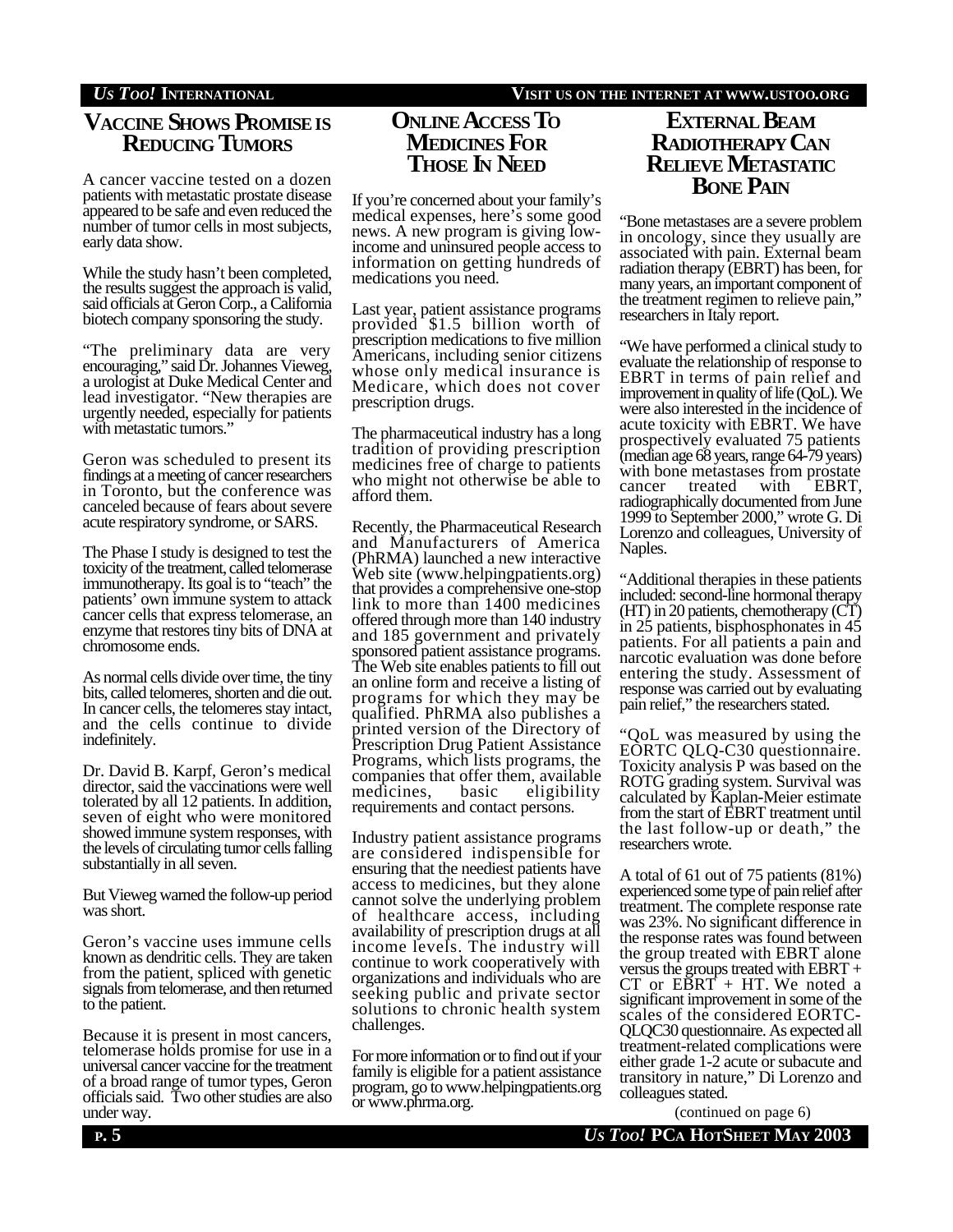## **PROSTATE CANCER PATIENT SUPPORT 1-800-80-***US TOO! US TOO!* **INTERNATIONAL**

**THE USE OF COMPLEMENTARY/ PREVENTIVE MEDICINE TO PREVENT PROSTATE CANCER RECURRENCE/ PROGRESSION FOLLOWING DEFINITIVE THERAPY**

*Moyad MA. Curr Opin Urol 2003 Mar;13(2):137-51*

## *PartI. lifestyle changes.*

**PURPOSE OF REVIEW** The number one cause of death in the United States and in most countries around the world is cardiovascular disease. The number one or number two cause of death in prostate cancer patients is also cardiovascular disease. These observations do not serve to belittle the impact of prostate cancer, but are a reminder that the ultimate goal of healthy lifestyle recommendations is to reduce the burden of both of these major causes of death, especially after definitive prostate therapy. Patients need to be encouraged to know their<br>cholesterol levels and other cholesterol levels cardiovascular markers including blood pressure, as well as being aware of their prostate-specific antigen values.

**RECENT FINDINGS** Patients should not smoke, they should reduce their intake of saturated and trans fats, increase their consumption of a diversity of fruit and vegetables, consume moderate quantities of dietary soy or flaxseed, increase their consumption of fish or fish oils and other omega-3 fatty acids, as well as maintaining a healthy weight, getting at least 30 min/day of physical activity, and lifting weights several times a week. When in doubt it is important for the clinician and patient to realize that what is healthy for the heart is generally found to be healthy for the prostate. Many of these lifestyle changes, when accomplished on a regular basis, may dramatically reduce the risk of overall early mortality. Despite the simplistic and moderate recommendations in this manuscript, research suggests that few individuals are currently following these suggestions.

**SUMMARY** Clinicians need to constantly emphasize these basic changes in order to truly impact the overall health of any patient following definitive prostate therapy.

## *Part II - rapid review of dietary supplements*

**PURPOSE OF REVIEW** The number one cause of death in the United States and in most countries around the world is cardiovascular disease. The number one or two cause of death in prostate cancer patients is also cardiovascular disease. These observations do not serve to belittle the impact of prostate cancer, but serve as a reminder that the ultimate<br>goal of dietary supplement supplement recommendations is to reduce the burden of both of these major causes of death, especially after definitive prostate therapy. Several supplements should be discussed with a patient following definitive prostate cancer therapy.

**RECENT FINDINGS** On the basis of observational studies, a general cheap multivitamin that provides the recommended daily values of folic acid, B6, B12 and vitamin D may reduce the risk of a variety of chronic diseases. Selenium supplements at 200 &mgr;g/day should be reserved only for men with a deficient level of plasma selenium, but healthy dietary sources should be recommended for most men. Low-dose vitamin E supplements may be adequate for current or recent smokers but not nonsmokers. All men should be encouraged to consume healthy dietary sources of vitamin E, regardless of smoking status. Lowdose daily aspirin may be the best over the counter product to utilize as a preventive agent; this statement is made on the basis of the numerous clinical studies that support its use for individuals that qualify after consulting with their physician or a specialist to evaluate current cardiovascular risk. In addition, fish oil supplements have gained acceptance as a possible therapy in high-risk cardiovascular patients.

**SUMMARY** The potential future role in prostate cancer should be of interest, and preliminary data is noteworthy. Regardless, all of these supplements have indirect evidence for effects in prostate cancer, but it seems that only a minority of men overall qualify for them currently, with the exception of a low-dose aspirin or multivitamin.

# **EXTERNAL BEAM CAN RELIEVE METS BONE PAIN**

(continued from page 5)

"The group treated with EBRT + CT experienced slightly higher toxicity rates. There were no treatment-related fatalities. Fourteen patients of 61 (23%) responders were alive at 12 months. Our results confirm the ability of EBRT to relieve bony pain in the majority of the cancer patients treated as measured by prospective analysis of pain scales prior to and after EBRT. Minimal side effects were experienced and QoL improved as shown by the results of the specific questionnaire," the researchers concluded.

Di Lorenzo and colleagues published their study in Oncology Reports (External beam radiotherapy in bone metastatic prostate cancer: Impact on patients' pain relief and quality of life. Oncol Rep, 2003;10(2):399-404).

## **NEWS YOU CAN USE** (continued from page 3)

compared to tPSA or cPSA when determining which patients should undergo repeat biopsy.

\* \* \* \* \* \* \* \* \* \* \* \* \* \* **PROGNOSTIC MODEL FOR PREDICTING SURVIVAL IN MEN WITH HORMONE-REFRACTORY METASTATIC PROSTATE CANCER.** *Halabi S, et al Vogelzang NJ.*

*J Clin Oncol 2003 Apr 1;21(7):1232-7* Purpose: To develop and validate a model that can be used to predict the overall survival probability among metastatic hormone-refractory prostate cancer patients (HRPC).

Conclusion: This model could be used to predict individual survival probabilities and to stratify metastatic HRPC patients in randomized phase III trials.

\* \* \* \* \* \* \* \* \* \* \* \* \* \*

**BIOCHEMICAL RECURRENCE FOLLOWING RADICAL PROSTATECTOMY: A COMPARISON BETWEEN PROSTATE CANCERS LOCATED IN DIFFERENT ANATOMICAL ZONES.** *Augustin H., et al*

*The Prostate - Volume 55, Issue 1, 2003. Pages: 48-54*

BACKGROUND: To assess whether differences of biochemical recurrence after radical prostatectomy exist between prostate cancers located in the transition zone (TZ) and peripheral zone (PZ). RESULTS: In 63 (20.5%) patients the largest tumor area was located in the TZ.

*US TOO!* **PCA HOTSHEET MAY 2003 P. 6**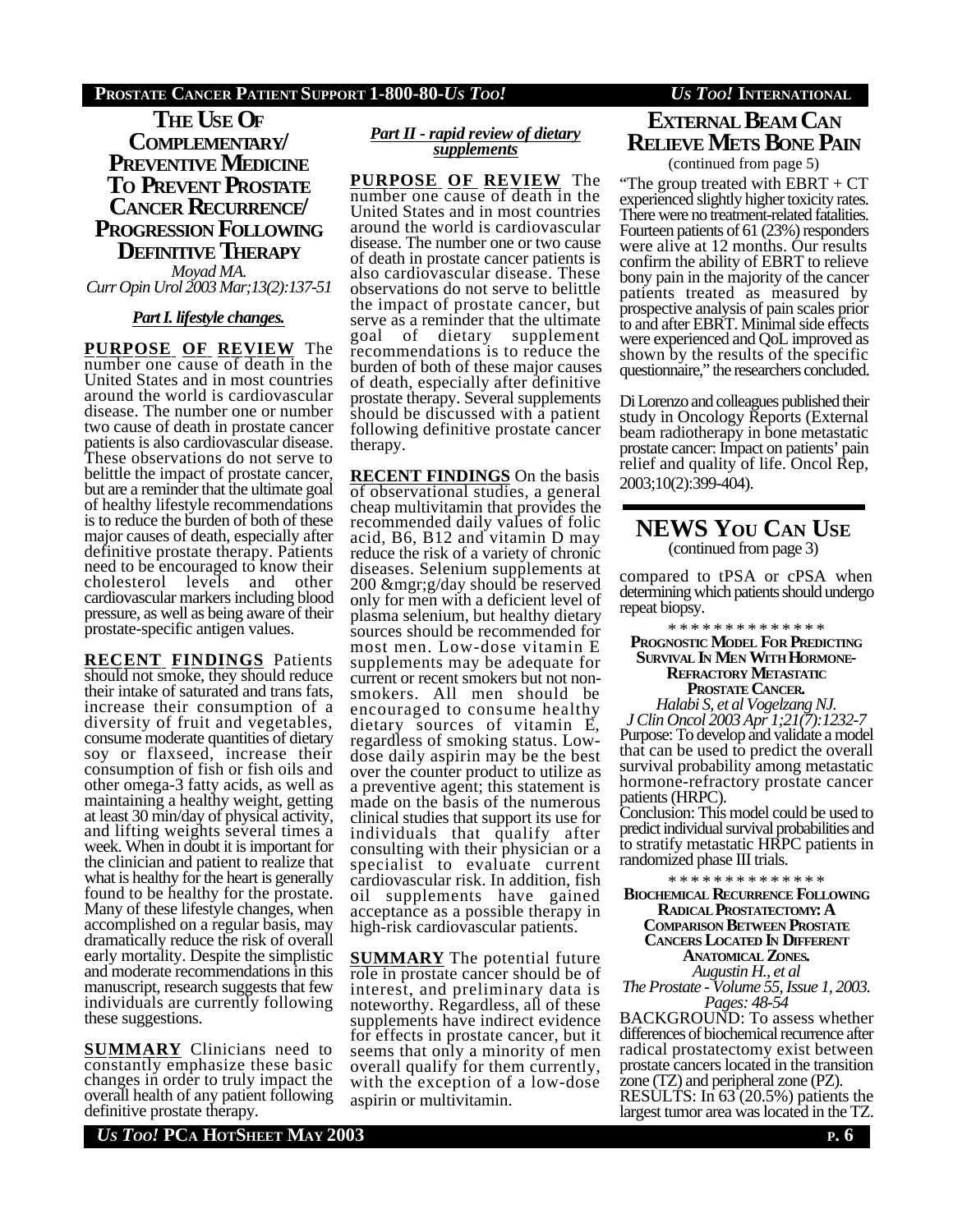A Kaplan Meier analysis of the matched pairs calculated an 80% actuarial cure rate of TZ cancers compared to 89% of pure PZ cancers (log-rank test  $P = 0.742$ ). CONCLUSIONS: TZ and pure PZ cancers matched by comparable pathological tumor stage, Gleason score, and surgical margin status showed no statistical difference in regard to biochemical cure following radical prostatectomy.

## \* \* \* \* \* \* \* \* \* \* \* \* \* \* **MOLECULAR MARKERS OF OUTCOME AFTER RADIOTHERAPY IN PATIENTS WITH PROSTATE CARCINOMA.**

*Pollack A, et al*

*Cancer 2003 Apr 1;97(7):1630-8* BACKGROUND: Abnormal expression of key proteins of the apoptotic pathway has been associated with poor prognosis, although there have been few studies of these correlations in patients with prostate carcinoma who are treated with radiotherapy. The current study examined the association between expression levels of Ki-67, bcl-2, bax, and bcl-x in pretreatment biopsy specimens and patient outcome after definitive radiotherapy alone.

CONCLUSIONS: Abnormalities in the expression levels of bcl-2 and bax were associated with increased failure after patients were treated for prostate carcinoma with external beam radiotherapy. These biomarkers appeared to be useful in categorizing patient risk further, beyond Ki-67 staining and conventional clinical prognostic factors.

\* \* \* \* \* \* \* \* \* \* \* \* \* \* **GROWTH HORMONE-RELEASING HOR-MONE (GHRH) ANTAGONISTS INHIBIT THE PROLIFERATION OF ANDROGEN-DEPENDENT AND -INDEPENDENT PROSTATE CANCERS** *Letsch M, et al.*

*Proc Natl Acad Sci U S A 2003 Feb 4;100(3):1250-5*

The antiproliferative effects of an antagonist of growth hormone-releasing hormone (GHRH) JV-1-38 were evaluated in nude mice bearing s.c. xenografts of LNCaP and MDA-PCa-2b human androgen-sensitive and DU-145 androgenindependent prostate cancers. In the androgen-sensitive models, JV-1-38 greatly potentiated the antitumor effect of androgen deprivation induced by surgical castration, but was ineffective when given alone. Thus, in castrated animals bearing MDA-PCa-2b cancers, the administration of JV-1-38 for 35 days virtually arrested tumor growth (94% inhibition vs. intact control,  $P < 0.01$ ; and 75% vs. castrated control,  $P < 0.05$ ). The growth of LNCaP tumors was also powerfully suppressed by  $\overline{C}$  and  $\overline{L}$ -o. We underlook an open-<br>(continued on page 8)

## *US TOO!* **INTERNATIONAL VISIT US ON THE INTERNET AT WWW.USTOO.ORG**

JV-1-38 combined with castration (83% inhibition vs. intact control,  $P < 0.01$ ; and 68% vs. castrated control,  $P < 0.05$ ). However, in androgen-independent DU-145 cancers, JV-1-38 alone could inhibit tumor growth by 57% ( $P < 0.05$ ) after 45 days. In animals bearing MDA-PCa-2b and LNCaP tumors, the reduction in serum prostate-specific antigen levels, after therapy with JV-1-38, paralleled the decrease in tumor volume. Inhibition of MDA-PCa-2b and DU-145 cancers was associated with the reduction in the expression of mRNA and protein levels of vascular endothelial growth factor. The mRNA expression for GHRH receptor splice variants was found in all these models of prostate cancer. Our results demonstrate that GHRH antagonists inhibit androgenindependent prostate cancers and, after combination with androgen deprivation, also androgen-sensitive tumors. Thus, the therapy with GHRH antagonist could be considered for the management of both androgen-dependent or independent prostate cancers.

\* \* \* \* \* \* \* \* \* \* \* \* \* \*

## **PREDICTION OF THE EXTENT OF PROSTATE CANCER BY THE COMBINED USE OF SYSTEMATIC BIOPSY AND SERUM LEVEL OF CATHEPSIN D.** *Miyake H, et al*

*Int J Urol 2003 Apr;10(4):196-200* BACKGROUND: The objective of this study was to assess the usefulness of combined systematic prostate biopsy with the serum level of cathepsin D, which has recently been shown to be a useful marker for prostate cancer, to predict the disease extension. CONCLUSION: Systematic biopsy

together with serum cathepsin D and/or PSA was a useful predictor of the extent of prostate cancer. Patients with more than half the biopsy cores positive,  $\geq$  = 15 ng/mL cathepsin D and/or  $\gg$  = 10 ng/ mL PSA could avoid prostatectomy because there is a significantly high probability that they already have extraprostatic disease.

## \* \* \* \* \* \* \* \* \* \* \* \* \* \* **AN OPEN-LABEL PHASE II STUDY OF LOW-DOSE THALIDOMIDE IN ANDRO-GEN-INDEPENDENT PROSTATE CANCER.**

*Drake MJ, et al Br J Cancer 2003 Mar 24;88(6):822-7* The antiangiogenic effects of thalidomide have been assessed in clinical trials in patients with various solid and haematological malignancies. Thalidomide blocks the activity of angiogenic agents including bFGF, VEGF and IL-6. We undertook an openlabel study using thalidomide 100 mg once daily for up to 6 months in 20 men with androgen-independent prostate cancer. The mean time of study was 109 days (median 107, range 4-184 days). Patients underwent regular measurement of prostate-specific antigen (PSA), urea and electrolytes, serum bFGF and VEGF. Three men (15%) showed a decline in serum PSA of at least 50%, sustained throughout treatment. Of 16 men treated for at least 2 months, six (37.5%) showed a fall in absolute PSA by a median of 48%. Increasing levels of serum bFGF and VEGF were associated with progressive disease; five of six men who demonstrated a fall in PSA also showed a decline in bFGF and VEGF levels, and three of four men with a rising PSA showed an increase in both growth factors. Adverse effects included constipation, morning drowsiness, dizziness and rash, and resulted in withdrawal from the study by three men. Evidence of peripheral sensory neuropathy was found in nine of 13 men before treatment. In the seven men who completed six months on thalidomide, subclinical evidence of peripheral neuropathy was found in four before treatment, but in all seven at repeat testing. The findings indicate that thalidomide may be an option for patients who have failed other forms of therapy, provided close follow-up is maintained for development of peripheral neuropathy.

### \* \* \* \* \* \* \* \* \* \* \* \* \* \* **OSTEOPOROSIS IN MEN WHO HAVE ANTIANDROGEN THERAPY OR SURGERY IS TREATABLE**

*Cancer, 2003;97(3ASuppl. S):789-795)* According to a study from the United States, "Osteoporosis is a complication of androgen deprivation therapy in men with prostate carcinoma. Androgen deprivation therapy, caused by either bilateral orchiectomy or treatment with a gonadotropin-releasing hormone agonist, decreases bone mineral density (BMD) and increases fracture risk. Other factors, including diet and lifestyle may contribute to bone loss. "There is limited information regarding the best strategy to prevent osteoporosis in men with prostate carcinoma. Lifestyle modification including smoking cessation, moderation of alcohol consumption, and regular weight bearing exercise should be encouraged. Supplemental calcium and vitamin D are also recommended. Additional treatment may be warranted for men with osteoporosis, fractures, or high rates of bone loss during androgen deprivation therapy. Intravenous pamidronate, a second generation